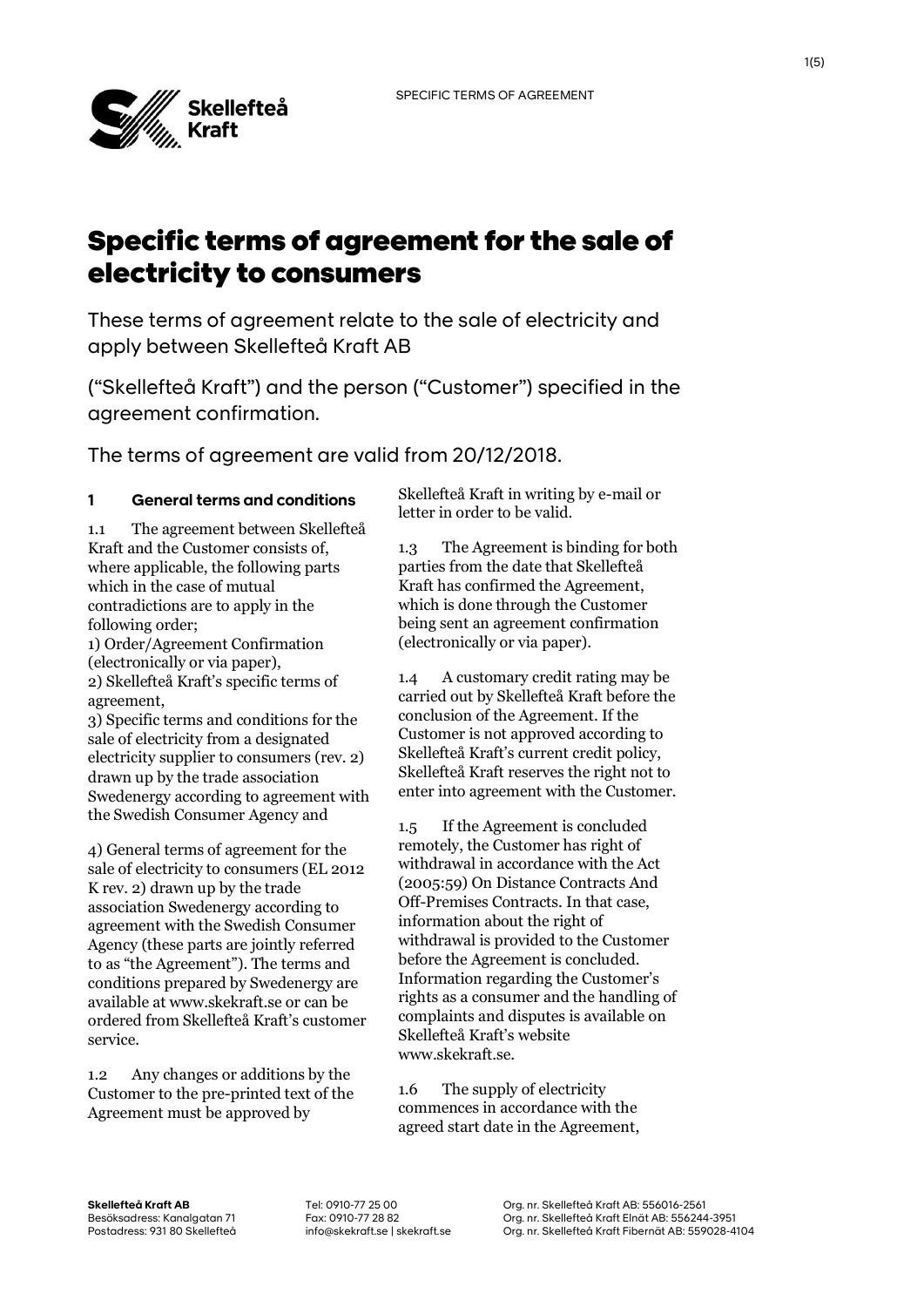

provided that the Customer provided complete and correct information that has been approved by the electricity grid operator upon Skellefteå Kraft's delivery notification. In the event that the Agreement's start date falls on a date other than the first of the calendar month, the contract period is extended until the last calendar day of the last calendar month of the Agreement. The Customer is not entitled to request compensation for late delivery commencement when this is due to incomplete or incorrect information on the part of the Customer.

1.7 If the Customer, when the supply of electricity commences, already has an electricity contract with another electricity supplier, Skellefteå Kraft is responsible for informing the electricity grid operator about the change in supplier. The Customer is liable to the other electricity supplier for any costs incurred as a result of early termination. Skellefteå Kraft does not agree to pay any redemption fee if the Customer prematurely terminates an existing electricity contract.

1.8 If the contract period expires or the Agreement is terminated, without the Customer changing electricity supplier, the conditions for Skellefteå Kraft's product Variable Electricity Price [Rörligt elpris] shall be applied for continued electricity supply, unless otherwise agreed. Designated customers that have been assigned Skellefteå Kraft as an electricity supplier pursuant to Chapter 8 of the Electricity Act (1997:857) shall automatically be allocated the product Variable Electricity Price in a non- fixed-term contract.

1.9 Skellefteå Kraft has the right, on unchanged terms, to fully or partly transfer rights and obligations under the Agreement to another party. The

Customer has the right to transfer rights and obligations under the Agreement following written approval from Skellefteå Kraft.

1.10 The Agreement is based on the information provided by the Customer in writing or otherwise submitted to Skellefteå Kraft. In the event that the Customer has provided incorrect information in connection with the conclusion of the Agreement, or in the event that circumstances change during the contract period without prior notice to Skellefteå Kraft and entails an infringement of the Agreement, Skellefteå Kraft is entitled to terminate the Agreement with immediate effect and to demand compensation from the Customer for all financial damage incurred by Skellefteå Kraft because of this. This applies even if the Customer is unaware of the circumstances that give rise to the breach of the Agreement.

### **2 Invoicing**

2.1 Invoicing is done monthly in arrears and the Customer's payment must be received by Skellefteå Kraft no later than the due date. In the event of late payment, Skellefteå Kraft has the right to invoice penalty interest according to the Interest Act (1975:635) as well as a statutory reminder fee and, where applicable, a collection fee. In the absence of actual values reported by the electricity grid operator, Skellefteå Kraft has the right to invoice the customer using estimated consumption values based on previous consumption.

#### **3 Taxes and charges**

3.1 Other costs charged, such as for guarantees of origin and electricity certificates, will be added to the price of the Fixed Electricity Price and the Variable-Rate Plan Electricity Price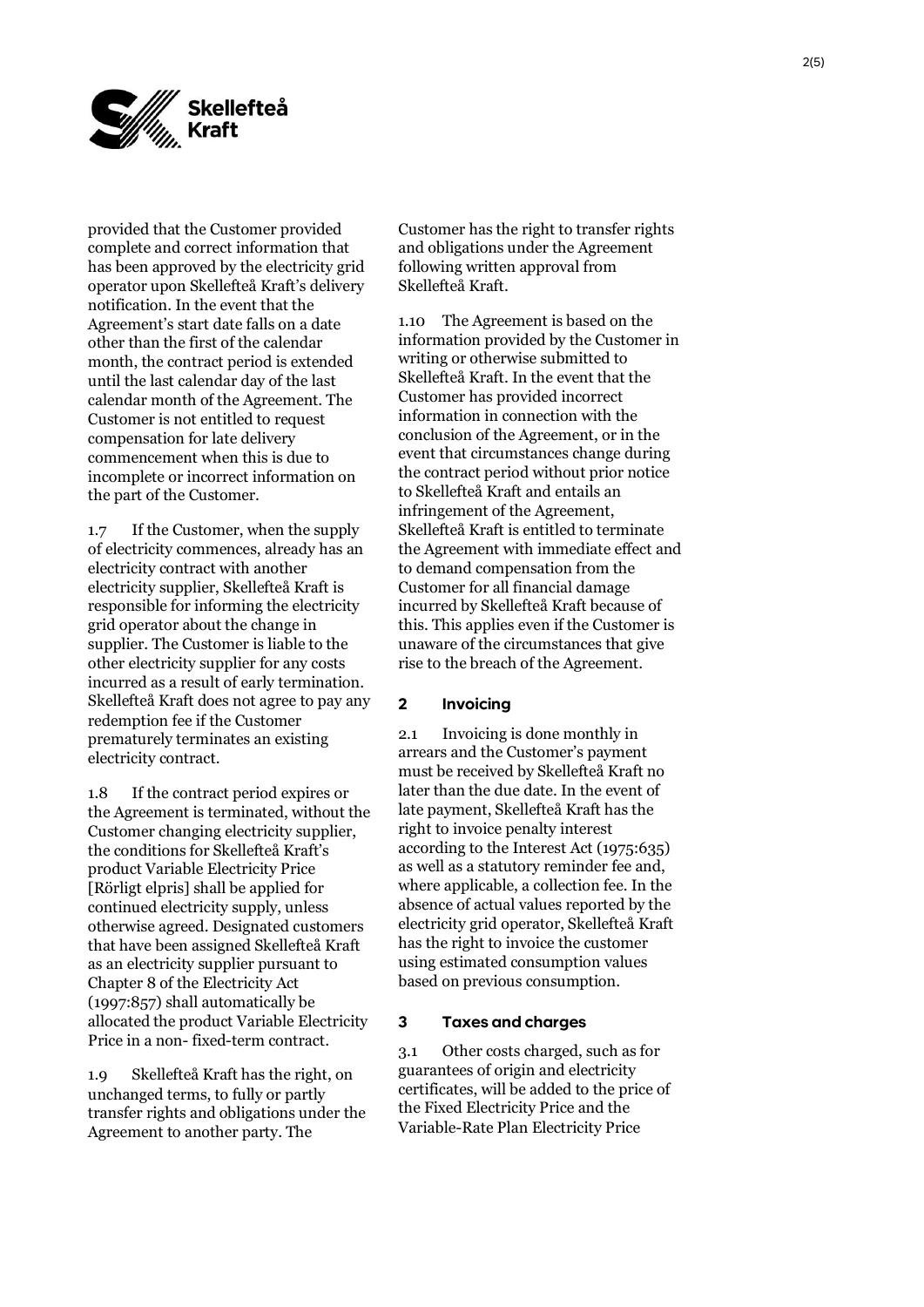

products. VAT is added to this. If these costs change during the current contract period, for example by the Swedish public authorities, Svenska Kraftnät or the Nordic electricity exchange Nord Pool, Skellefteå Kraft is entitled to adjust these costs and thus the price to a corresponding extent as the costs change.

## **4 Moving**

4.1 In the event of the Customer's definite move from the outtake point, the Agreement ceases to apply and the Customer is not billed for any expense for the early redemption. However, obligations arising within the framework of the Agreement must always be fulfilled. At the request of Skellefteå Kraft, the Customer must prove that a definite move has taken place.

4.2 The Customer has the right to move the Agreement to a new delivery address provided that Skellefteå Kraft approves the move in writing by e-mail or letter. The Customer is encouraged to contact Skellefteå Kraft's customer service well in advance of the Customer's change of delivery address.

#### **5 Communication**

5.1 Communication regarding the Agreement is normally done by e-mail and/or telephone. The Customer is responsible for ensuring that Skellefteå Kraft always has information on the Customer's current e-mail address and/or telephone number. Messages sent to the Customer's specified e-mail address are to be deemed to have been received by the Customer. The Customer is asked to regularly check their e- mail for information, and, where applicable, any changes that concern the Agreement.

## **6 Information regarding the processing of personal data**

6.1 Personal data submitted to Skellefteå Kraft will always be processed in accordance with applicable laws, which as of 25 May 2018 include the EU's General Data Protection Regulation 2016/679, GDPR. The data that Skellefteå Kraft processes includes; name, personal identity number, address information, e- mail address, telephone number, car registration number, facility ID, area ID, electricity consumption, electricity production, bank account number, telephone recordings and credit information.

6.2 In the case of questions about the processing of personal data, the customer can always contact Skellefteå Kraft's Data Protection Officer via e- mail at dataskyddsombud@skekraft.se or by telephone at +46 (0)910-77 25 50.

6.3 Skellefteå Kraft processes the personal data needed to implement measures before the agreement is entered into, such as obtaining credit information, and for fulfilling the agreement, supplying electricity, invoicing, and providing information on the agreement. The personal data is also processed by Skellefteå Kraft to fulfil the obligations under the law. Personal identity numbers are processed to ensure a secure identification process.

6.4 Skellefteå Kraft may use the personal data in market analyses, for marketing purposes, statistics and staff training, and for evaluating and informing about products and services. These purposes for processing personal data are based on Skellefteå Kraft's legitimate interest in developing its business and enabling a better customer offering, and the customer's interest in benefiting from such.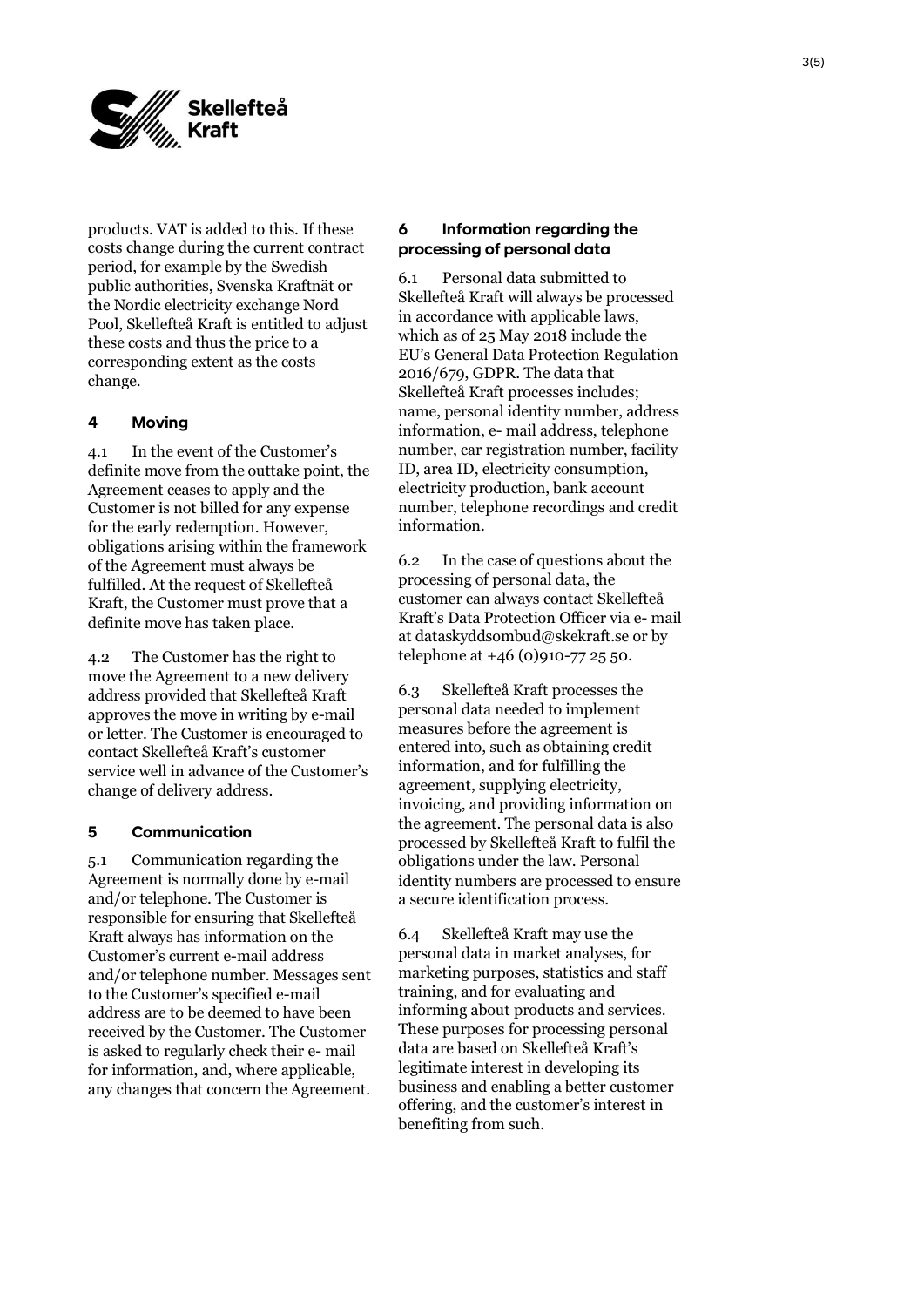

6.5 Personal data may, for specified purposes, be disclosed to companies in the Skellefteå Kraft Group. Personal data can also be disclosed to Skellefteå Kraft's contractors and subcontractors [in Sweden/within the EU/within the EEA area] that in such cases process personal data on behalf of Skellefteå Kraft. Recipient categories when obtaining credit information are credit bureaus, and in debt recovery cases they are debt collection agencies and IT providers. Personal data may also be disclosed to authorities and others if this is necessary in order to comply with laws or to safeguard Skellefteå Kraft's legal interests.

6.6 Personal data may, for specified purposes, be obtained from companies in the Skellefteå Kraft Group. Information that can be obtained from sources other than the customer includes credit information. For updating personal data, information can be obtained from public registers, such as the national personal address register Statens personadressregister (SPAR).

6.7 Personal data is stored by Skellefteå Kraft until the agreement with the customer is terminated and for a period thereafter, at most twelve (12) months, or until no other obligations under the law require its storage, depending on which period lasts the longest. Storage can also take place for a longer duration as required to safeguard Skellefteå Kraft's legal interests. Credit information is only stored for the time needed to verify the customer's ability to pay, at most three (3) months. When personal data no longer needs to be preserved, the information is anonymised or deleted.

6.8 The customer has the right to, upon request, receive information detailing which information concerning them is registered and the purposes for which this data is being processed, the recipients or categories of recipient to which the information has been or will be disclosed, and, where applicable, where it is obtained. The customer is also entitled to receive a copy of the information that is registered free of charge. For any additional copies, a fee can be charged based on the administrative costs to produce them. Under certain conditions, the customer has the right to request that such personal data that the customer has provided to Skellefteå Kraft be transferred to another party. The customer can also request a correction of incorrect information or supplementation of information. The customer is also entitled to request that information be deleted under certain conditions.

6.9 If the customer opposes their personal data being used for any of the following: market analyses, statistics, staff training or for evaluating and informing about products and services, the customer can at any time, in order to prevent such processing, notify Skellefteå Kraft of their objection, provided there are no legitimate interests for Skellefteå Kraft or another party in continuing with such processing.

6.10 A customer that opposes the processing of personal data for marketing purposes can notify Skellefteå Kraft at any time in order to prevent such processing.

6.11 In connection with a request for rectification, deletion or restriction of the purposes for processing data, the customer is also entitled to require that the processing of personal data be